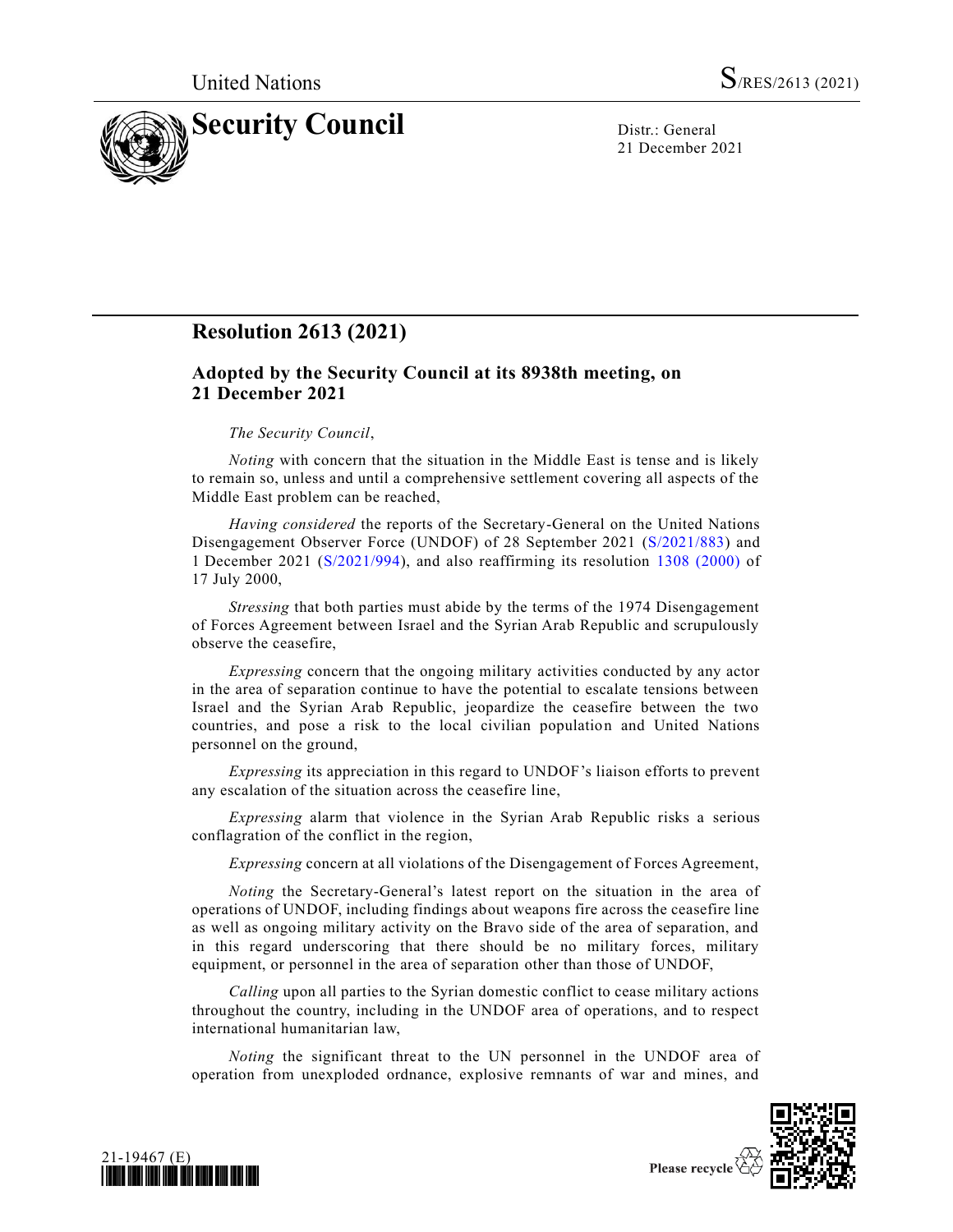*emphasizing* in this regard the need for demining and clearance operations in strict compliance with the 1974 Disengagement of Forces Agreement,

*Reaffirming* its readiness to consider listing individuals, groups, undertakings, and entities providing support to the Islamic State in Iraq and the Levant (ISIL, also known as Da'esh) or to the Al-Nusra Front (also known as Jabhat Fateh al-Sham or Hay'at Tahrir al-Sham), including those who are financing, arming, planning, or recruiting for ISIL or the Al-Nusra Front and all other individuals, groups, undertakings, and entities associated with ISIL and Al-Qaida as listed on the ISIL (Da'esh) and Al-Qaida Sanctions List, including those participating in or otherwise supporting attacks against UNDOF peacekeepers,

*Recognizing* the necessity of efforts to flexibly adjust UNDOF's posture to minimize the security risk to UNDOF personnel as UNDOF continues to implement its mandate, while emphasizing that the ultimate goal is for the peacekeepers to return to UNDOF's area of operations as soon as practicable,

*Emphasizing* the importance of Security Council and troop-contributing countries having access to reports and information related to UNDOF's redeployment configuration, and reinforcing that such information assists the Security Council with evaluating, mandating, and reviewing UNDOF and with effective consultation with troop-contributing countries,

*Underscoring* the need for UNDOF to have at its disposal all necessary means and resources to carry out its mandate safely and securely, including technology and equipment to enhance its observation of the area of separation and the ceasefire line, and to improve force protection, as appropriate, and *recalling* that the theft of United Nations weapons and ammunition, vehicles and other assets, and the looting and destruction of United Nations facilities, are unacceptable,

*Expressing* its profound appreciation to UNDOF's military and civilian personnel, including those from Observer Group Golan, for their service in an ongoing, challenging operating environment, *underscoring* the important contribution UNDOF's continued presence makes to peace and security in the Middle East, *welcoming* steps taken to enhance the safety and security of UNDOF, including Observer Group Golan, personnel, and *stressing* the need for continued vigilance to ensure the safety and security of UNDOF and Observer Group Golan personnel,

*Strongly condemning* incidents threatening the safety and security of United Nations personnel,

*Expressing* its appreciation to UNDOF, including Observer Group Golan, for progress towards expanding its presence in its area of operations through patrols and rehabilitation of positions on the Bravo side,

*Taking note* of the Secretary-General's plan for UNDOF to return to the Bravo side based on a continuous assessment of security in the area of separation and its surroundings, and continued discussion and coordination with the parties,

*Recalls* that UNDOF's deployment and the 1974 Disengagement of Forces Agreement are steps toward a just and durable peace on the basis of Security Council Resolution [338 \(1973\),](https://undocs.org/en/S/RES/338(1973))

*Recalling* resolution [2378 \(2017\)](https://undocs.org/en/S/RES/2378(2017)) and its request of the Secretary-General to ensure that data related to the effectiveness of peacekeeping operations, including peacekeeping performance data, is used to improve analytics and the evaluation of mission operations, based on clear and well identified benchmarks, and further recalling resolution [2436 \(2018\)](https://undocs.org/en/S/RES/2436(2018)) and its request of the Secretary-General to ensure that decisions to recognize and incentivize outstanding performance and decisions regarding deployment, remediation, training, withholding of financial reimbursement,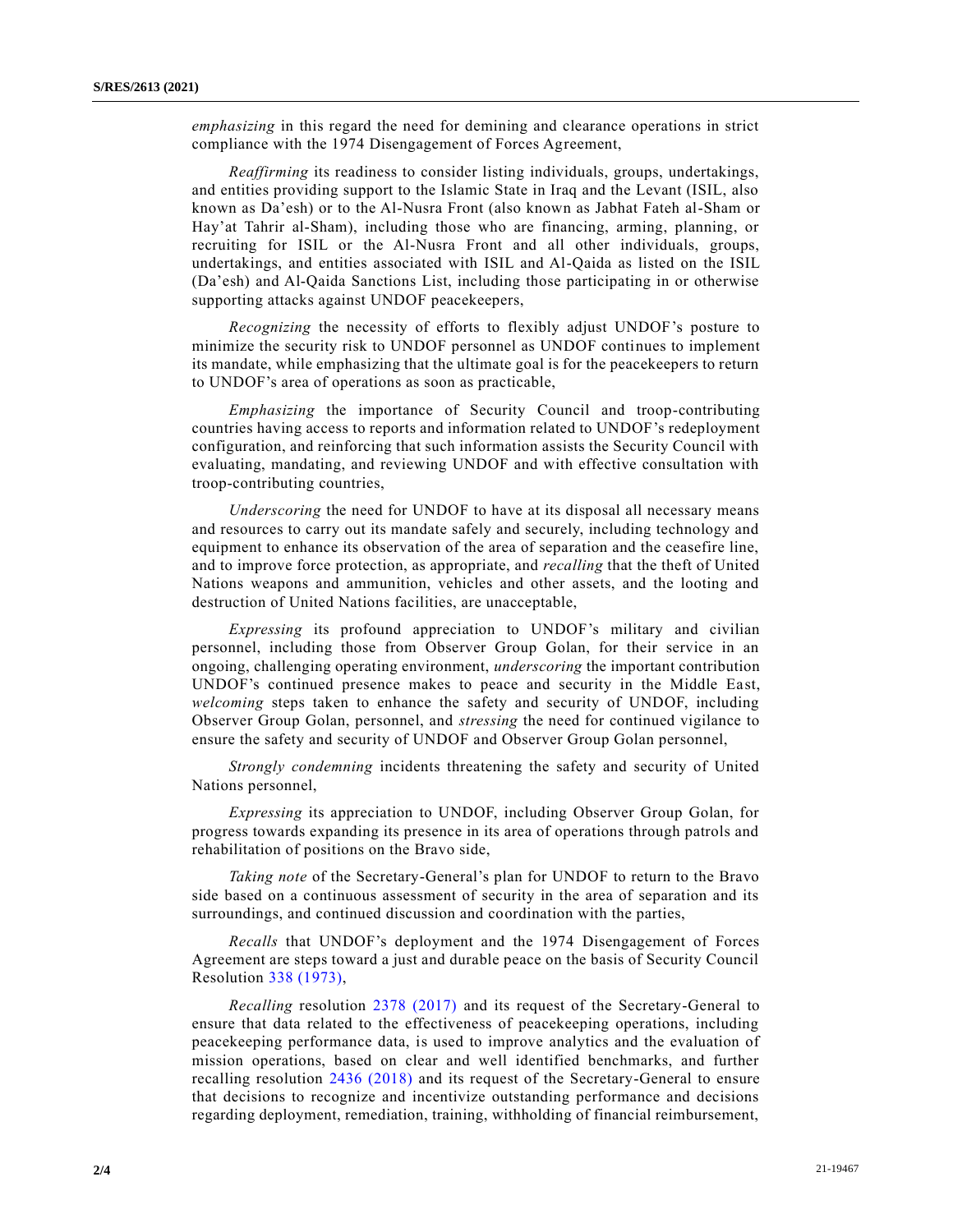and repatriation of uniformed or dismissal of civilian personnel, are predica ted on objective performance data,

*Recalling* resolution [2242 \(2015\)](https://undocs.org/en/S/RES/2242(2015)) and its aspiration to increase the number of women in military and police contingents of United Nations peacekeeping operations,

1. *Calls upon* the parties concerned to implement immediately its resolution [338 \(1973\)](https://undocs.org/en/S/RES/338(1973)) of 22 October 1973;

2. *Stresses* the obligation on both parties to scrupulously and fully respect the terms of the 1974 Disengagement of Forces Agreement, *calls* on the parties to exercise maximum restraint and prevent any breaches of the ceasefire and the area of separation, *encourages* the parties to take full advantage of UNDOF's liaison function regularly to address issues of mutual concern, as appropriate, and to maintain their liaison with UNDOF to prevent any escalation of the situation across the ceasefire line, as well as to support the enhancement of the UNDOF liaison function, and *underscores* that there should be no military activity of any kind in the area of separation, including military operations by the Syrian Arab Armed Forces;

3. *Underlines* that UNDOF remains an impartial entity and stresses the importance to halt all activities that endanger United Nations peacekeepers on the ground and to accord the United Nations personnel on the ground the freedom to carry out their mandate safely and securely;

4. *Expresses* full support for Lieutenant General Ishwar Hamal as Head of Mission and Force Commander;

5. *Calls on* all groups other than UNDOF to abandon all UNDOF positions, and return the peacekeepers' vehicles, weapons, and other equipment;

6. *Calls on* all parties to cooperate fully with the operations of UNDOF, to respect its privileges and immunities and to ensure its freedom of movement, as well as the security of and unhindered and immediate access for the United Nations personnel carrying out their mandate, including the unimpeded delivery of UNDOF equipment and the temporary use of alternative ports of entry and departure, as required, to ensure safe and secure troop rotation and resupply activities, in conformity with existing agreements, and urges prompt reporting by the Secretary - General to the Security Council and troop-contributing countries of any actions that impede UNDOF's ability to fulfil its mandate;

7. *Calls on* the parties to provide all the necessary support to allow for the full utilization of the Quneitra crossing by UNDOF in line with established procedures and to lift COVID-19 related restrictions as soon as sanitary conditions permit, to allow UNDOF to increase its operations on the Bravo side to facilitate effective and efficient mandate implementation;

8. *Requests* UNDOF, within existing capacities and resources, member states, and relevant parties to take all appropriate steps to protect the safety, security and health of all UNDOF personnel, in line with resolution [2518 \(2020\),](https://undocs.org/en/S/RES/2518(2020)) taking into account the impact of the COVID-19 pandemic;

9. *Welcomes* UNDOF's ongoing efforts to consolidate its presence and to intensify its operations in the area of separation, including the mission's intent to resume inspections in the area of limitation on the Bravo side conditions permitting per the Mission's assessment, as well as the cooperation of the parties to facilitate this return, together with continued efforts to plan for UNDOF's expeditious return to the area of separation, including the provision of adequate force protection, based on a continuous assessment of security in the area;

10. *Underscores* the importance of progress in the deployment of appropriate technology, including counter-improvised explosive device (IED) capabilities and a